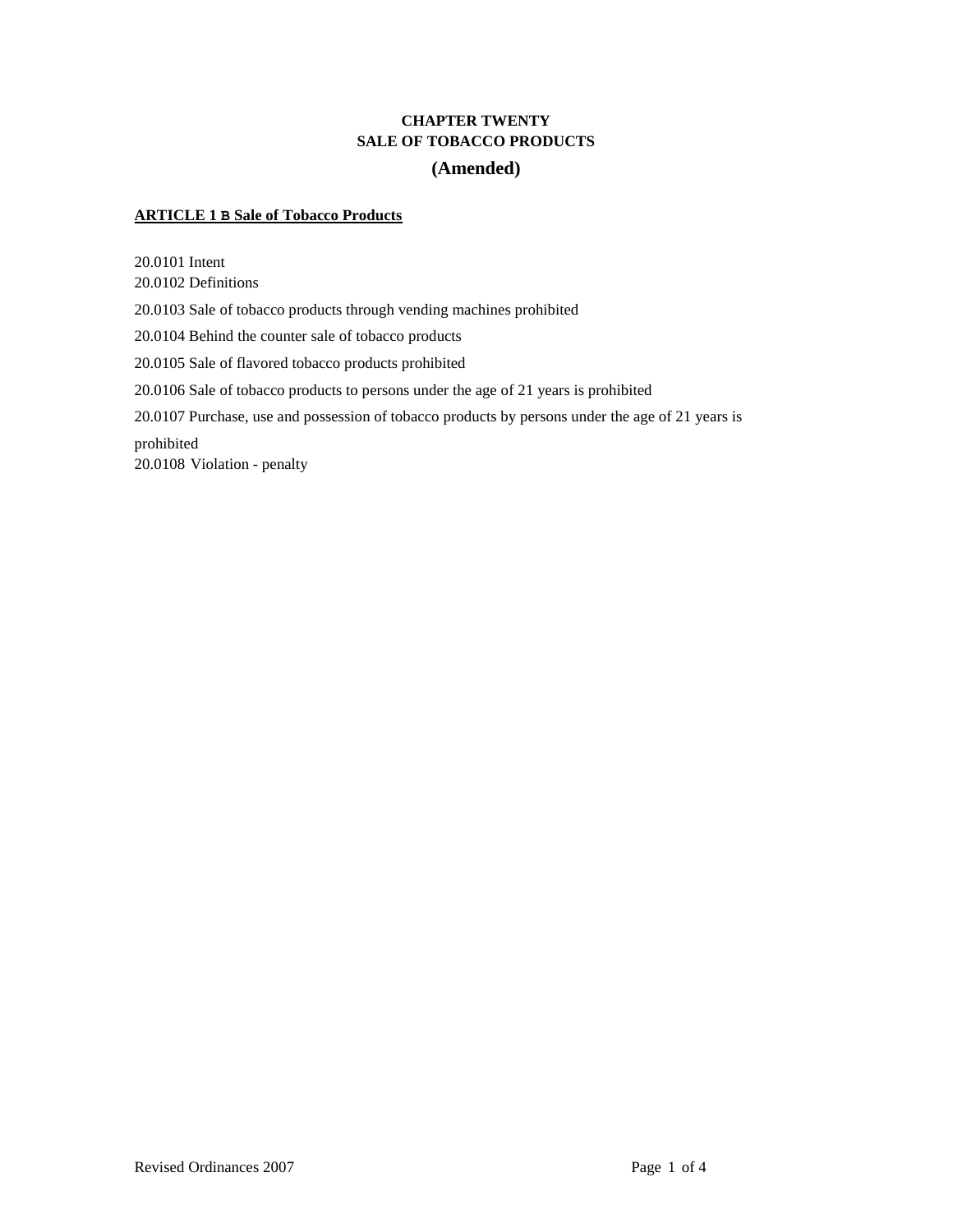# **CHAPTER TWENTY SALE OF TOBACCO PRODUCTS**

## **ARTICLE 1 Sale of Tobacco Products**

#### 20.0101 Intent

The intent and purpose of this chapter is to preserve and protect the public's health, safety and welfare from the inherent risks and dangers of tobacco use by prohibiting the sale of tobacco products from vending machines, the sale or distribution of tobacco products to minors and the purchase and or use of tobacco products by minors.

#### 20.0102 Definitions

The following words and terms, as used in this chapter, shall be defined as follows:

1. City means the city of Cando.

2. Distribute means to give tobacco products to the general public at no cost or at a nominal cost for product promotional purposes.

- 3. Minor means any person, regardless of sex, who has not yet reached the age of eighteen.
- 4. Person means any individual, partnership, corporation, or other business or other legal entity.
- 5. Retail tobacco dealer means any person, as defined herein, selling, offering for sale, exposing

for sale or having in possession for sale, at retail, tobacco as defined herein.

6. Sell besides its ordinary purposes, means dispensing from a vending machine.

7. Tobacco product means any product that is made from or derived from tobacco, or that contains nicotine, that is intended for human consumption or is likely to be consumed, whether smoked, heated, chewed, absorbed, dissolved, inhaled or ingested by any other means, including, but not limited to, a cigarette, a cigar, pipe tobacco, chewing tobacco, snuff, or snus. Tobacco product also means electronic smoking devices and any component or accessory used in the consumption of a tobacco product, such as filters, rolling papers, pipes, and substances used in electronic smoking devises, whether or not they contain nicotine. Tobacco product does not include drugs, devices, or combination products authorized for sale by the U.S. Food and Drug Administration, as those terms are defined in the Federal Food, Drug and Cosmetic Act.

8. Vending machines means any kind of device or mechanical machine which, upon the insertion of a coin or coins, tokens or other objects will release tobacco products in packages or otherwise.

9. Electronic smoking devices means any device that can be used to deliver aerosolized or vaporized nicotine to the person inhaling from the device, including, but not limited to, an e-cigarette, e-cigar, e-pipe, vape pen or e-hookah. Electronic smoking device includes any component, part or accessory of vaporized during the use of the device. Electronic smoking device does not include drugs, devices, or combination products authorized for sale by the U.S. Food and Drug Administration, as those terms are defined in the Federal Food, Drug and Cosmetic Act.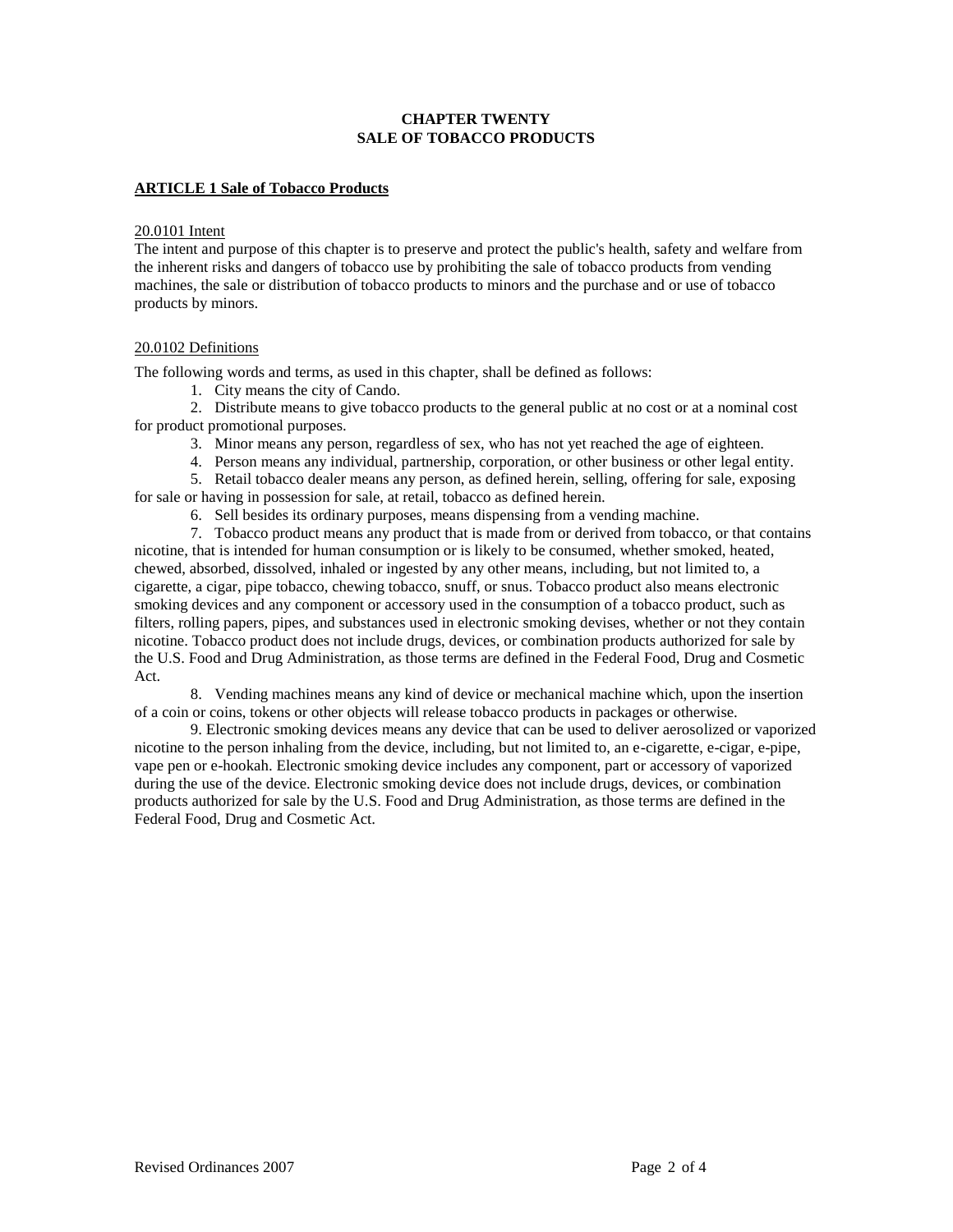10. Characterizing flavors means distinguishable taste or aroma, other than the taste or aroma of tobacco, which is imparted either prior to or during consumption of a tobacco product or a component part thereof, including, but not limited to, tastes or aroma relating to any fruit, chocolate, vanilla, honey, candy, cocoa, dessert, alcoholic beverage, mint, menthol, herb or spice and concepts such as spicy, arctic, ice, cool, warm, hot, mellow, fresh, and breeze; provided, however, that no tobacco product shall be determined to have a characterizing flavor solely because of the use of additives or flavorings or the provision of ingredients information.

11. Flavored tobacco products means any tobacco product or any component thereof that contains a constituent that imparts a characterizing flavor. A public statement or claim made or disseminated by the manufacturer of a tobacco product, or by any person authorized or permitted by the manufacturer to make or disseminate public statements concerning such tobacco product, that such tobacco product has or produces a characterizing flavor shall constitute presumptive evidence that the tobacco product is a flavored tobacco product. Cigarettes, cigars and chewing tobacco are specifically excluded from this definition because it is the intention of the City that any prohibitions contained herein shall not apply to the sale of cigarettes or chewing tobacco.

#### 20.0103 Sale of tobacco products through vending machines prohibited

It is unlawful for any person to sell or dispense any tobacco product through the use of a vending machine, provided, however, tobacco products may be offered for sale or sold from a vending machine in a licensed on sale or a licensed off sale alcoholic beverage establishment in any area of the premises where persons under twenty one years of age are prohibited and where the vending machine is located within the immediate vicinity, plain view and control of a responsible adult employee, so that all tobacco purchases will be readily observable by the employee. The vending machine shall not be located in the coatroom, restroom, unmonitored hallway, outer waiting area or similar unmonitored area; nor shall the vending machine be accessible to the public when the establishment is closed.

#### 20.0104 Behind the counter sale of tobacco products

Except on licensed alcohol premises, as set forth in Section 20.0103 of this article, no tobacco products may be stored or displayed in a retail outlet in an area or in a manner that allows for self-service access by customers.

#### 20.0105 Sale of flavored tobacco products prohibited:

It shall be unlawful for any person to sell, offer to sell, give away, barter, exchange or otherwise deal in or offer for sale any tobacco product characterizing flavor.

### 20.0106 Sale of tobacco products to persons under the age of 21 years is prohibited

It is unlawful for any person to sell or distribute tobacco products to a person under the age of 21. Tobacco retailers are required to post signature at each location where tobacco products are available for purchase. All notices must be posted in a manner that is conspicuous to both employees and consumers and unobstructed from view in their entirety and within 6 feet from each register where tobacco products are available for purchase. Must include information that no person under the age of 21 may be sold tobacco products, including electronic smoking devices. The notice should be printed in red with letters not less than 1" high for ease of the visually impaired.

20.0107 Purchase, use and possession of tobacco products by persons under the age of 21 years is prohibited It is a non-criminal offense for a minor to purchase, possess, smoke, or use cigarettes, cigars, cigarette papers, snuff, or tobacco in any other form in which it may be utilized for smoking or chewing. However, an individual under eighteen years of age may purchase and possess tobacco as part of a compliance survey program when acting with the permission of the individual's parent or guardian and while acting under the supervision of any law enforcement authority